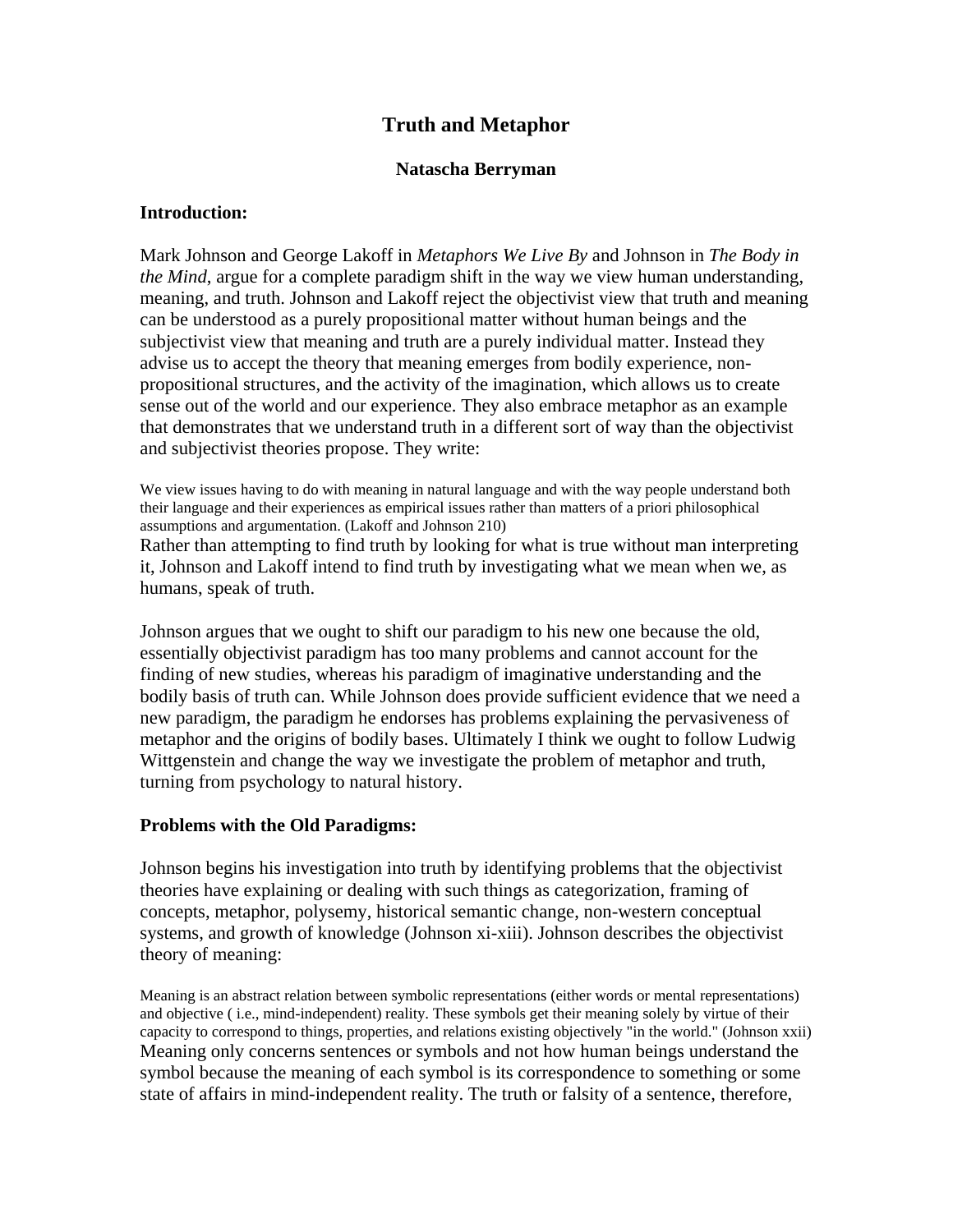can be determined by checking the state of affairs in mind-independent reality to see if it corresponds to state of affairs described by the sentence.

The problem with the objectivist account of categorization is that studies have shown that our categories do not really objectively correspond to the world but rather involve metaphor, metonymy and projection of structure onto things that do not objectively have it, and objective theories have difficulty explaining language that does not correspond to objective reality (xi). For example, the objectivist has trouble explaining how, "John is a bear this morning" can be literally false if John is a human being, but we know what it means for this statement to be considered true. Meaning, for the objectivist, corresponds directly to mind-independent reality, but metaphorical statements do not correspond directly to the objective world and thus the objective theory of meaning has difficulty explaining how metaphorical statements are true.

Studies have also shown that concepts are framed within a certain context and framework that is not objective and can vary from culture to culture (xii). Metaphor and polysemy involve the imagination's extension of uses of words or seeing one thing in terms of another, which has nothing to do with objective truth, yet these "literary devices" seem to be pervasive in language and human thought (xii). Studies have shown that historical semantic change is caused mainly by metaphor, which the objectivist cannot explain. Also, non-western conceptual systems are extremely different from western, for which the objectivist cannot account (xii-xiii) The objectivist theory of knowledge claims that science gets ever closer to the truth or to objectivity, but the growth of knowledge demonstrates that "knowledge is always a contextually dependent matter. . . and criteria of rationality are ineliminably evaluative and dependent on our purposes and interests" (xiii). Scientific knowledge is not objective and instead depends upon the context. These new studies illuminate the problems the old objectivist paradigm of truth has dealing with the new information we have about our language, understanding, and knowledge.

The objectivist theory of meaning, which states that truth and meaning are what they are apart from any human understanding, does however attempt to explain metaphor through the idea of indirect meaning. Indirect meaning is the idea that a metaphor has a literal meaning, M, which is literally false, or meaningless, but it also has an intended meaning, MÕ, which may be true. Thus, to find the truth of a metaphorical statement we only have to translate the M into MÕ. For illustration, the metaphorical statement, "John is a bear this morning," is literally false, but the intended meaning, "John is grouchy and shorttempered this morning," may be true. With this understanding of metaphors, all metaphors can be translated into literal sentences and thus their meaning understood (Lakoff and Johnson 208). Indirect meaning presupposes that meaning is based upon inherent properties that the concepts have disconnected from humans. If the meaning of a metaphor is not its literal meaning (M), but its intended meaning (M'), then we still need to know what M' is and it does not seem that any substitute for a metaphorical statement will capture exactly what is meant. Even if we suppose that there is an MÕ that captures the intended meaning, there seems to be no explanation for the preference of using a metaphor instead of MÕ nor for the widespread use of metaphor in daily life. The presupposition that meaning is based upon pre-existing, inherent similarities between the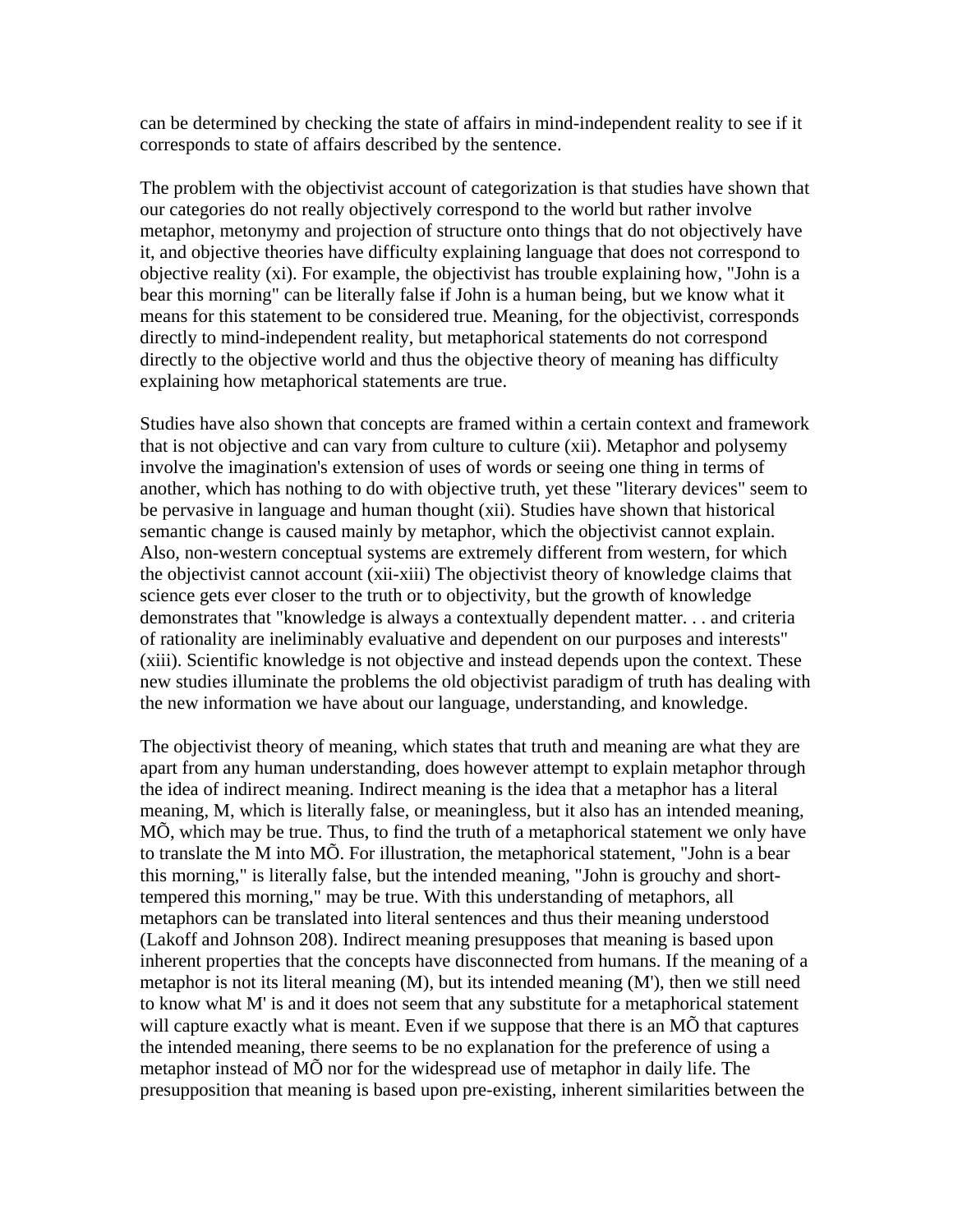concepts in a metaphor seems not only to miss the point of metaphor but also to be unable to explain the prevalent use of metaphor.

Not only do Johnson and Lakoff reject the objectivist view that meaning is a relation between a symbol and the mind-independent world, they also reject its opposite, the subjectivist view that truth and meaning are only what each individual thinks that they are. Subjectivists, according to Johnson and Lakoff, believe that "Art and poetry transcend rationality and objectivity and put us in touch with the more important reality of our feelings and intuitions" (Lakoff and Johnson 188). Truth is what is true for an individual and what the majority may think, if there is a majority that agrees, is unimportant because the personal, unique experience determines truth. They further explain that the reason truth is personal is because the subjectivist view asserts that "experience has no natural structure, and that, therefore, there can be no natural external constrains upon meaning and truth" (Lakoff and Johnson 224). Johnson and Lakoff, however, contend that metaphors are organized in "experiential gestalts" that have structure and are coherent with one another, suggesting that there is some non-arbitrary way that experience is structured. If experience has no natural structure, then we cannot explain why food concepts tend to apply to ideas ("I am digesting his ideas") and building concepts tend to apply to arguments ("His argument has a weak foundation"); these entire systems of metaphors suggest that there is an entire system of experience that relates to food and to buildings, with which systems of experience we can understand something about ideas and arguments, suggesting that the structure of experience is not arbitrary and that subjectivism is not an adequate theory of truth (Johnson 111).

## **Experientialist Paradigm:**

To remedy the situation, Johnson proposes an embodied understanding of meaning and truth. He writes:

Yet, in all of the empirical studies cited above, which have given rise to the crisis, the embodiment of human meaning and understanding manifests itself over and over, in ways intimately connected to forms of imaginative structuring of experience. The kind of imaginative structuring uncovered in these studies does not involve romantic flights of fancy unfettered by, and transcending, our bodies; rather, they are forms of imagination that grow out of bodily experience, as it contributes to our understanding and guides our reasoning. (Johnson xiv) [I]n order for us to have meaningful, connected experiences that we can comprehend and reason about, there must be pattern and order to our actions, perceptions, and conceptions. A schema is a recurrent pattern shape, and regularity in, or of, these ongoing ordering activities. These patterns emerge as meaningful structures for us chiefly at the level of our bodily movements through space, our manipulation of objects, and our perceptual interaction. (Johnson 29) Johnson takes this list of problems to indicate that not only is objectivism flawed and insufficient to explain truth, but that these problems direct us towards an understanding of truth that is embodied. Human imagination has been ignored in the objectivist theory of truth, but imagination is connected to how we understand, and how we understand is connected to embodied truth. Imagination of this kind is not the sort of wild, unruly part of our mind of which we generally think, but that which arises out of our bodily experience of the world, enabling our understanding and drawing connections between things.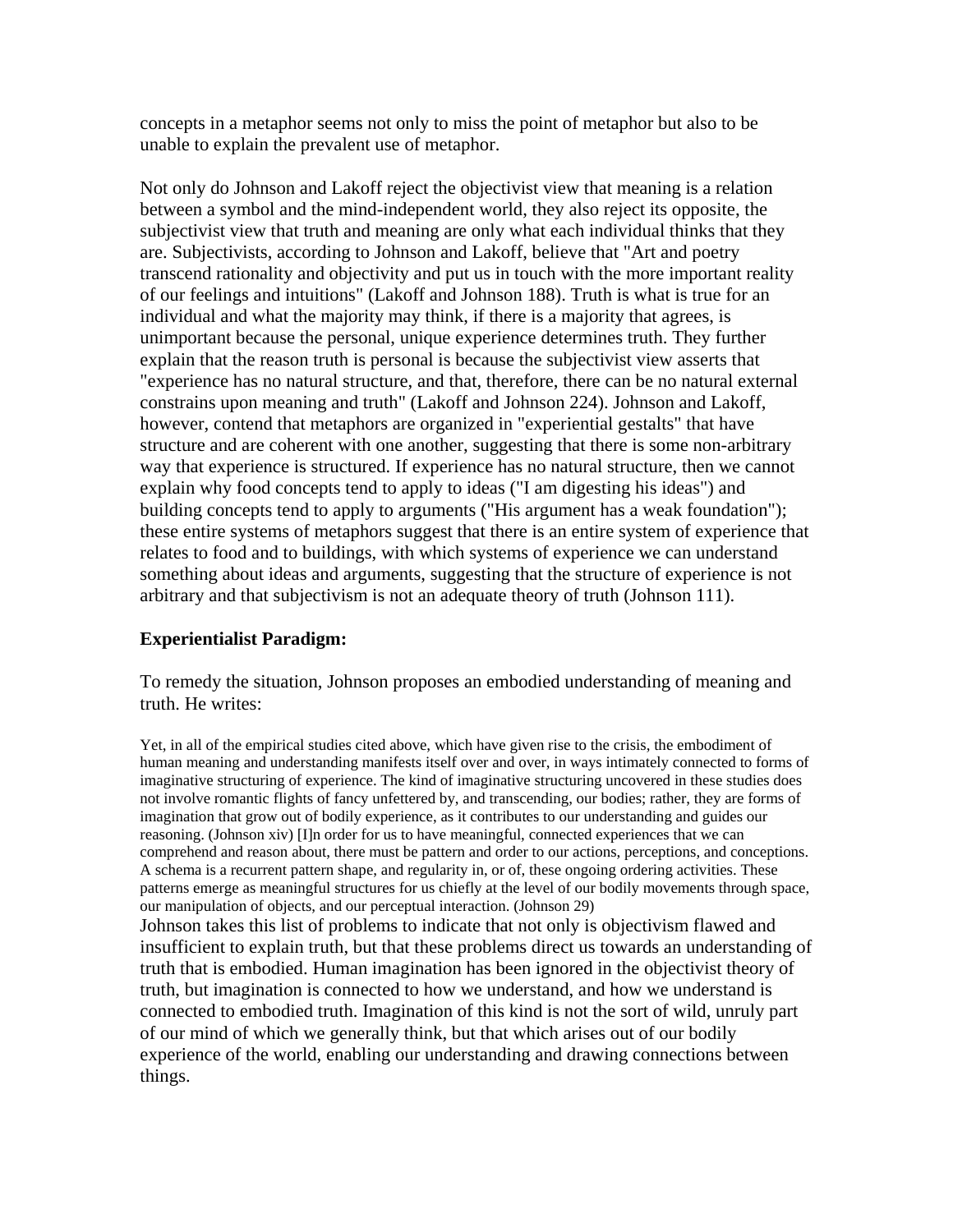The main way in which we understand the world is through our schemata. Johnson defines schemata and their use:

[In] order for us to have meaningful, connected experiences that we can comprehend and reason about, there must be pattern and order to our actions, perceptions, and conceptions. A schema is a recurrent pattern shape, and regularity in, or of, these ongoing ordering activities. These patterns emerge as meaningful structures for us chiefly at the level of our bodily movements through space, our manipulation of objects, and our perceptual interaction. (Johnson 29)

Schemata are patterns in shape, form, occurrence in time, et cetera; anything that we consider meaningful has a structure and this structure or pattern is its schema. These basic patterns are generally found at the level of our bodily interaction with the world, and they structure how we understand reality. An example of these structures is that we experience the world as bodies with fronts and backs. Another example is that buildings have foundations, upon which the rest of the building rests. An even more basic example is that we are enclosed entities and things can be either in or outside of us.

#### Johnson further explains schemata:

I am identifying the schema as a continuous structure of an organizing activity. Yet, even though schemata are definite structures, they are dynamic patterns rather than fixed and static images. . . .They are dynamic in two important respects. (1) Schemata are structures of an activity by which we organize our experience in ways that we can comprehend. They are a primary means by which we construct or constitute order and are not mere passive receptacles into which experience is poured. (2) Unlike templates, schemata are flexible in that they can take on any number of specific instantiations in varying contexts. It is somewhat misleading to say that an image schema gets "filled in" by concrete perceptual details; rather, it must be relatively malleable, so that it can be modified to fit many similar, but different, situations that manifest a recurring underlying structure. (Johnson 30)

Schemata are structures but are malleable, allowing them to give structure to many different situations. For example, we know that a rock does not have a front and a back in the same way in which human beings do, but we nevertheless say, ". . . in front of the rock." We can use the front/back schema in relation to the rock even though it is not exactly the same as when we use it in reference to humans. When we employ schemata to understand the world, we do not simply fit like things together, but must actively use our imagination to fit somewhat similar things together in novel ways in order to make sense out of our experience.

Through time our use of schemata has developed into systems of customary cultural metaphors that we can investigate to find their experiential bases. An example of a system of metaphorical understanding and its physical or experiential basis is:

#### HAPPINESS IS UP; SAD IS DOWN

I'm feeling up. That boosted my spirits. My spirits rose. You're in high spirits. Thinking about her always gives me a lift. I'm feeling down. I'm depressed. He's really low these days. I fell into a depression. My spirits sank. Physical basis: Drooping posture typically goes along with sadness and depression, erect posture with a positive emotional state. (Lakoff and Johnson 15)

We understand happiness in terms of up because when we are happy we hold our bodies upright and when we are sad our head and shoulders hang down.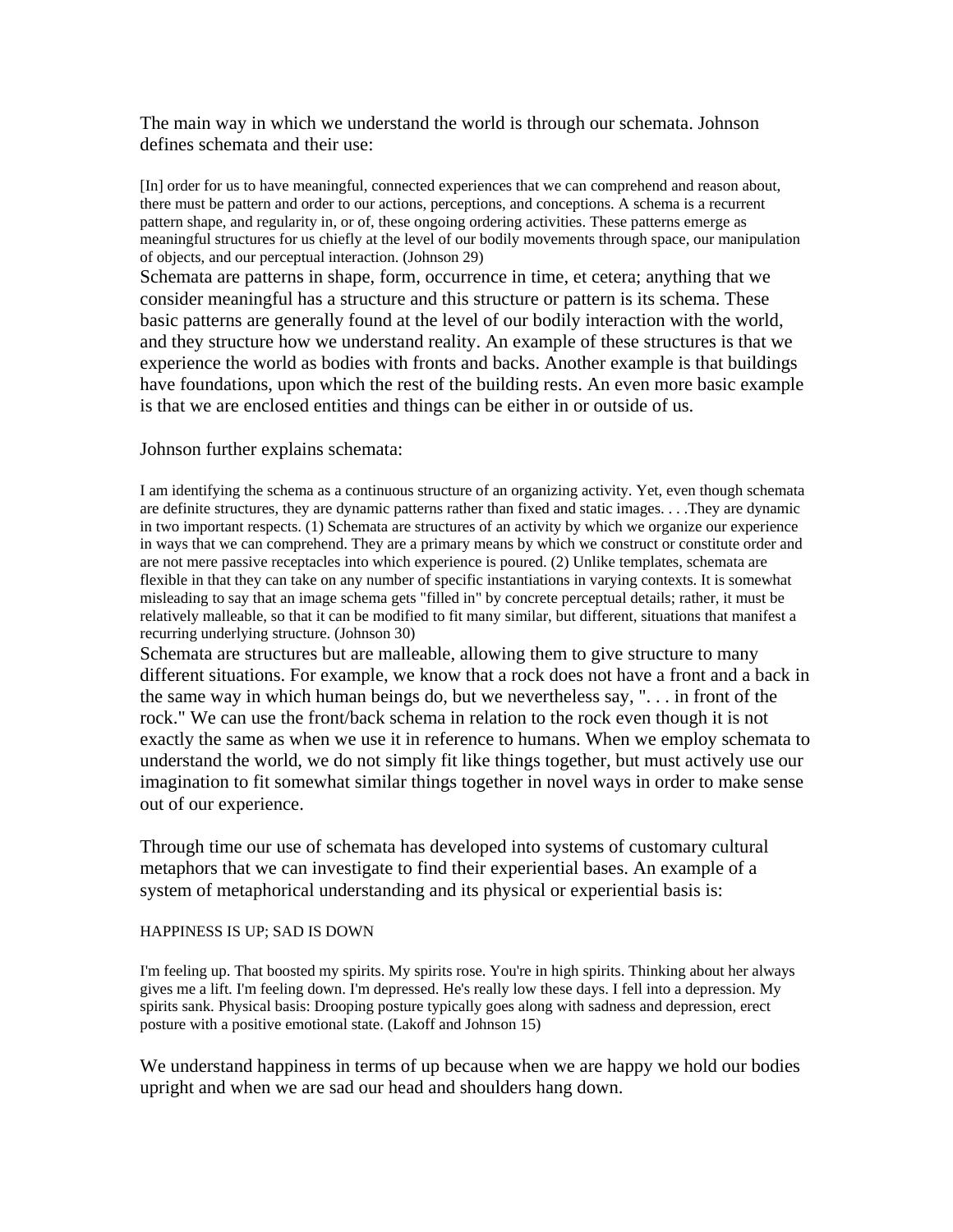Lakoff and Johnson explain experiential bases of metaphor as unique to each metaphor but difficult to ascertain:

We do not know very much about the experiential bases of metaphors. . . . For example, MORE IS UP has a very different kind of experiential basis than HAPPY IS UP or RATIONAL IS UP. Though the concept UP is the same in all these metaphors, the experiences on which the UP metaphors are based are very different. It is not that here are many different UPS; rather, verticality enters our experience in many different ways and so gives rise to many different metaphors. (Lakoff and Johnson 19)

We experience one thing, UP or verticality, in many different ways, allowing for a myriad of metaphors including the experiences of UP that draw upon different aspects of UP to structure ways of understanding and talking about different concepts. The basis of a metaphor, however, is complex in that it can stem not only from direct physical experience but also from our imagination and from metaphorical structures already in place in the culture. Thus the metaphor GOOD IS UP builds upon the other metaphors concerning UP, most of which we think of as desirable, to orient our understand of GOOD in terms of how we experience UP; we see GOOD as Up because we understand many good things as UP (Lakoff and Johnson 16).

We make sense out of our experience by way of these schemata, which have experiential bases and are changeable through the use of imagination. The schemata, however, do have some sort of structure that is rigid enough that, unlike the subjectivist conception, we cannot just understand anything with any schemata. Johnson explains that the schemata arise from bodily experience and this is what particularizes the schemata. He writes:

[T]he environment is structured in ways that limit the possibilities for our categorizations of it. But the structure of the environment by no means strictly determines the structure of our experience, which is to say, of our understanding of our world. When we speak of "experience," therefore, we do not mean merely a flow of mental representations. We mean to include bodily experience in all of its richness, and all that goes to make it up Ð the organism and its nature, the environment and its nature, and our understanding (our way of grasping) their ongoing interaction. (Johnson 207)

Our understanding of the world is the way that we categorize it and this is the structure of our experience. Our categorization of the world is not arbitrary nor is it completely determined. Our bodily experience of the world is not propositional, and thus when we make sense of our experience Ð when we put it into propositional form, we can interpret it and give it structure so that it makes sense to us. We cannot, however, give our experience just and structure, because our experience does have non-propositional structure that limits our categorization of it; we interpret our experience, but we do not invent it. The way we make sense of the world, therefore, is neither completely determined by our non-propositional experience nor completely arbitrary.

Understanding has a central role in Johnson's paradigm of truth and meaning because understanding is "an event in which one has a world" (Johnson 175). We "have a world" by making sense of our experience and thus understanding is constituted by the structure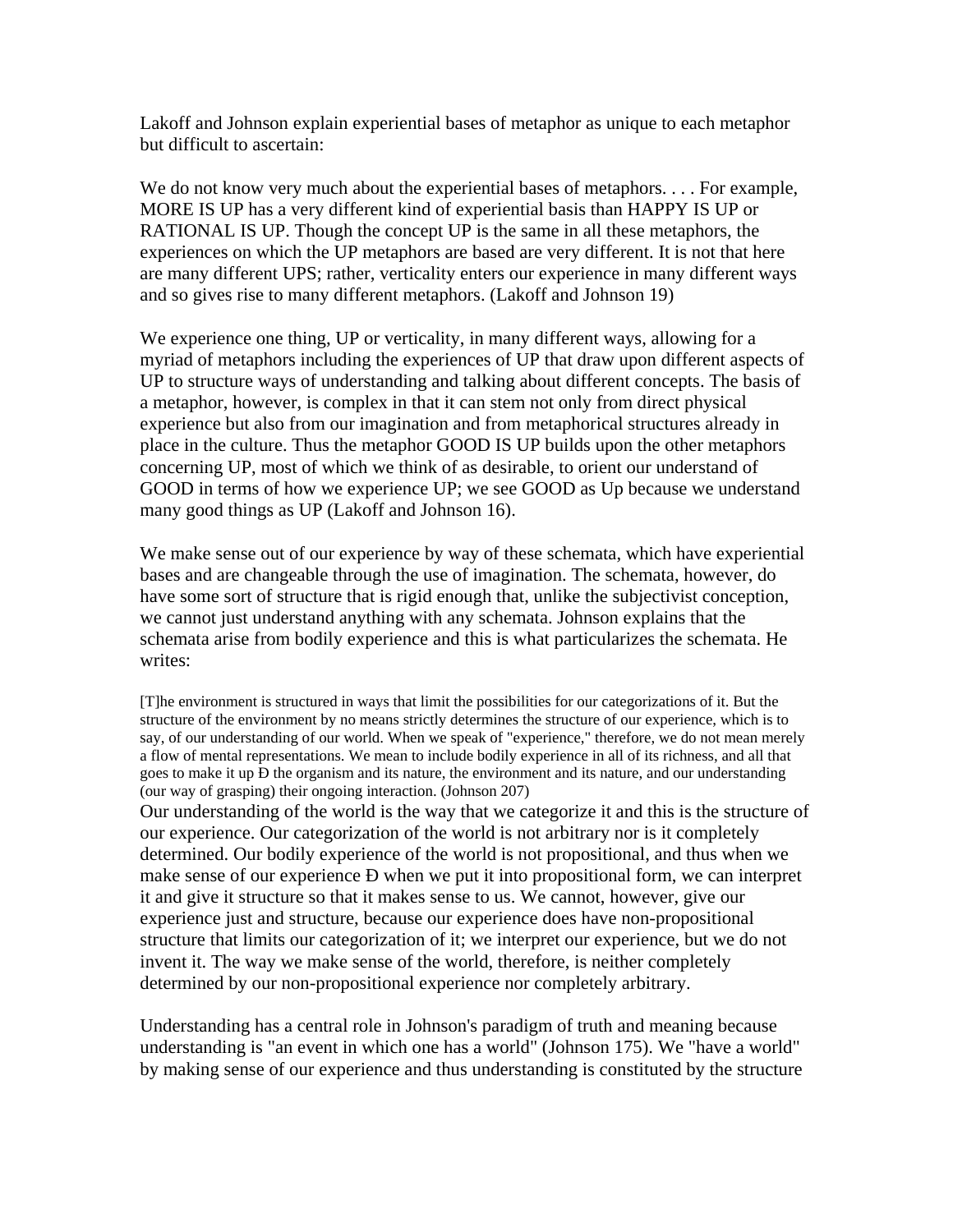we use to make sense of our experience. Johnson explains the importance of understanding to meaning:

For the non-Objectivist, meaning is always a matter of human understanding, which constitutes our experience of a common world that we can make some sense of. A theory of meaning is a theory of understanding. And understanding involves image schemata and their metaphorical projections, as well as propositions. These embodied and imaginative structures of meaning have been shown to be shared, public, and "objective," in an appropriate sense of objectivity. (Johnson 174)

Understanding is at the base of all the investigation into meaning and truth because how we understand our world is equivalent to how our world has meaning for us or how we understand something to be true. We have non-propostional experiences of the world and we describe these experiences by putting them into propostional structures. Putting the non-propositional into propositional structure is what constitutes understanding and understanding is equivalent to making sense of our experiences or to having a world. Truth and meaning are not something apart from human beings, but rather something intimately connected with us: "We understand a statement as being true in a given situation when our understanding of the statement fits our understanding of the situation closely enough for our purposes" (Lakoff and Johnson 180). All of the problems with the old paradigm stem from the idea that truth and meaning are separate from understanding, and Johnson proposes a theory that bases truth and meaning upon understanding. Since truth and meaning depend on how we understand, we can account for categorization, framing of concepts, metaphor, polysemy, historical semantic change, non-western conceptual systems, and growth of knowledge because truth is not purely objective but depends upon our schemata and imagination.

Understanding, therefore, depends upon how our imagination makes propositional sense of the non-propositional experience of the world. Consequently understanding occupies a fundamental position in Johnson's new paradigm:

A crucial point here is that understanding is not only a matter of reflection, using finitary propositions, on some preexistent, already determinate experience. Rather, understanding is the way we "have a world," the way we experience our world as a comprehensible reality. Such understanding, therefore, involves our whole being Đ our bodily capacities and skills, our values, our moods and attitudes, our entire cultural tradition, the way in which we are bound up with a linguistic community, our aesthetic sensibilities, and so forth. In short, our understanding is our mode of "being in the world." It is the way we are meaningfully situated in our world through our bodily interactions, our cultural institutions, our linguistic tradition, and our historical context. (Johnson 102)

The new paradigm that Johnson supports is a completely different way of understanding our existence; to "have a world" includes not only our mental processes but also our bodily interactions Ð "our whole being" Ð because it depends upon the way we understand and the way we understand depends upon our physical, cultural, psychological, and intellectual situation. Understanding, like every other concept in Johnson's paradigm, is not fixed nor is it comprehending some objective structure in the world; instead understanding is based on a history or circumstance. Johnson's paradigm does not view man as separate from his environment but as an integral part of the world; man does not use his mind to try to figure out the real world that is separate, foreign, and outside of man and his mind, but through natural interaction with the world, man understands and understanding is the basis of meaning and truth.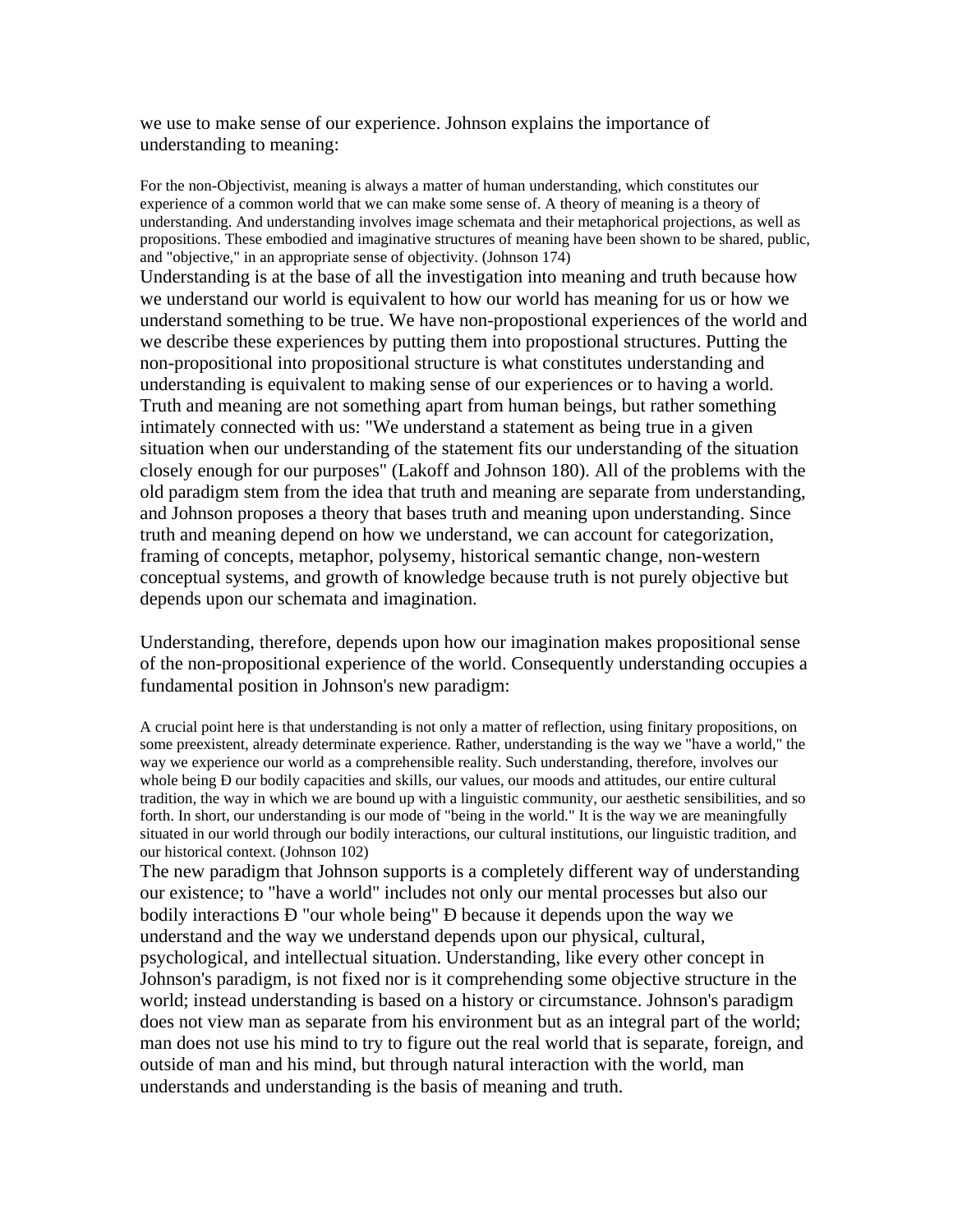This new paradigm understands metaphors as a central way in which human beings make sense of the world. Metaphors are pervasive in language and in our conception of reality. We have schemata that stem from our bodily experience and we interpret and understand many concepts by way of seeing them in terms of the structure of these body-based schemata. If the concept that we are interpreting is not experienced bodily, then it does not have its own bodily structure, making it difficult for us to understand it. To be able easily to make sense of a non-bodily experienced concept, we give the concept a bodybased schema. For example, we have fronts and backs and a rocks does not have a specific front or back, but we can understand the sentence, "The flower is in front of the rock," by way of metaphor Ð by way of understanding the rock through using the schema of front and back of which we have direct experience.Johnson writes:

[C]ertain metaphors play a constitutive role in structuring our experience. . . . [O]ne must treat metaphor as operating in a nonpropositional, image-schematic dimension where structures emerge in our experience. That would constitute genuine creativity, in that metaphor would be taken as a mode of activity in the structuring of experience. (Johnson 70)

Metaphor is a part of a creative process through which we understand; we understand our non-propositional experience by fitting it into structures that we can understand propositionally. Metaphors constitute some of the structures we use to make propositional sense of our experience. Truth and meaning depend upon understanding, and understanding depends upon the action of our imagination by way of metaphor, which structures experience in terms of other experiential structures.

Metaphorical statements, therefore, can be true without the problem of having to translate the literal meaning  $(M)$  into an intended meaning  $(M\tilde{O})$  because we can understand the metaphorical statement as it is without translation. Metaphors can introduce new understandings of things by highlighting and hiding certain aspects of the subject. For example, the statement, "He buttressed his argument," can be understood as orientating our understanding of argumentation in terms of building. We gain some sort of understanding about argumentation through talking about it as though it is a building; we highlight certain relevant aspects of arguments by looking at arguments in the way we look at buildings. With this understanding of metaphor as interactional, we do not need an abstract concept, or pre-existing similarities, to which both the literal and metaphorical use of the word refer. What is important is not that there really be similarities but that we can understand one thing in terms of another.

The new paradigm that Johnson presents allows us to view man as an integral part of his world with meaning and truth based in understanding, which stems from his interaction with reality. Imagination and metaphor play a constitutive role in meaning and truth by creating connections and structures that allow understanding. Rather than trying to transcend this condition as the old paradigm does, Johnson's new paradigm embraces the human situation in all its complexity and with all the cultural and psychological explanations exposed by recent studies.

### **Problems in the Experiential Paradigm:**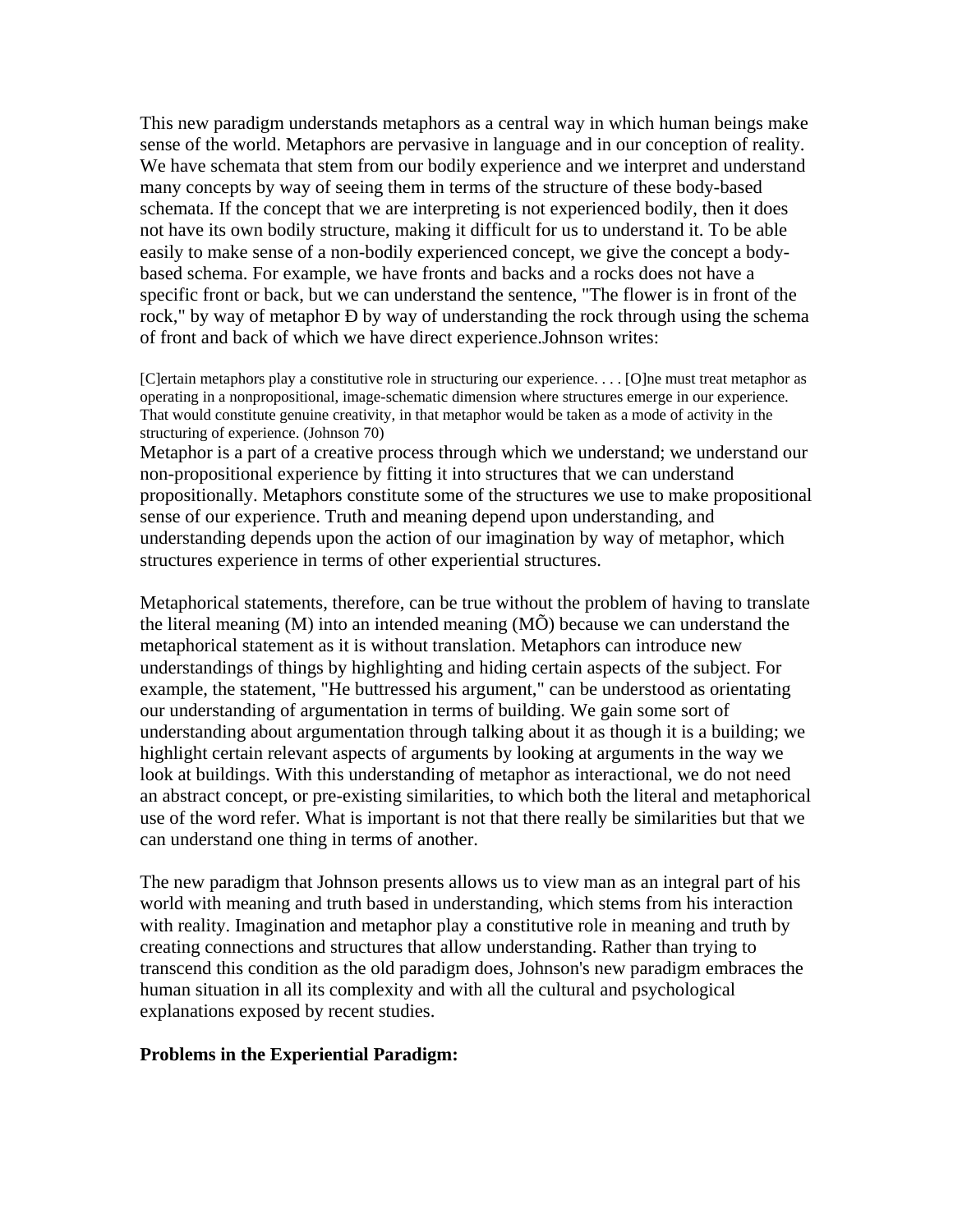The experiential paradigm, while disposing of the major problems of the objectivist and subjectivist paradigms, encounters difficulties of its own. One problem is that the experiential paradigm over-emphasizes the importance of metaphorical understanding in understanding of the world; there are many instances of metaphorical language in which we do not need this language to structure our understanding of the concept. Since we can use non-metaphorical language to discuss concepts that we usually discuss using metaphor, Johnson has difficulty explaining why metaphor is so pervasive. Another problem is that the experiential paradigm posits the existence of the pre-structured world that we interpret, sometimes using metaphor, to make sense of the world. According to Johnson's theory, we cannot make sense of the pre-structured world since making sense of it structures it, but Johnson's theory of what metaphor is depends upon understanding the pre-structured world. Along the same lines as the problem of positing a pre-structured world, is the problem the experiential paradigm has explaining how metaphors arise in the first place. In the experientialist paradigm, metaphors cannot arise without already existing.

The characterization of the metaphoric structuring of our experience and our language upon which Johnson builds his theory over-emphasizes the role of metaphor. While Johnson and Lakoff do not claim that all language is based in metaphor of some kind, they do assert that the metaphors that we customarily employ, and may not even realize are metaphors, constitute some of the structures with which we understand our world. Many of our concepts have structures that they do not have without metaphoric structure. Metaphor is an instance of one concept being understood through the structure of a different concept, and thus metaphor is an important part of our understanding.

For instance, we customarily speak of arguments in terms of war. We say things such as:

Your claims are indefensible.

He attacked every weak point in my argument...

I've never won an argument with him...

If you use that strategy, he'll wipe you out. (Lakoff and Johnson 4)

We have a clear conception of war and can physically experience it. Arguments can also be experienced but they do not have a clear structure of their own, apart from our metaphorical understanding that separates them from other types of discourse. Through seeing certain types of discourse as a verbal war, we have a clear conception of what an argument is, opposed to what an explanation is. Johnson and Lakoff continue: The metaphor is not merely in the words we use **Đ** it is in our very concept of an argument. The language of argument is not poetic, fanciful, or rhetorical; it is literal. We talk about arguments that way because we conceive of them that way Ð and we act according to the way we conceive of things. (Lakoff and Johnson 5)

The metaphors that we use provide some of our concepts with clear, propositional structure, and thus we understand arguments in terms of the way we understand war; since arguments do not have the sort of directly accessible, bodily basis of structure, we fit them into a borrowed structure.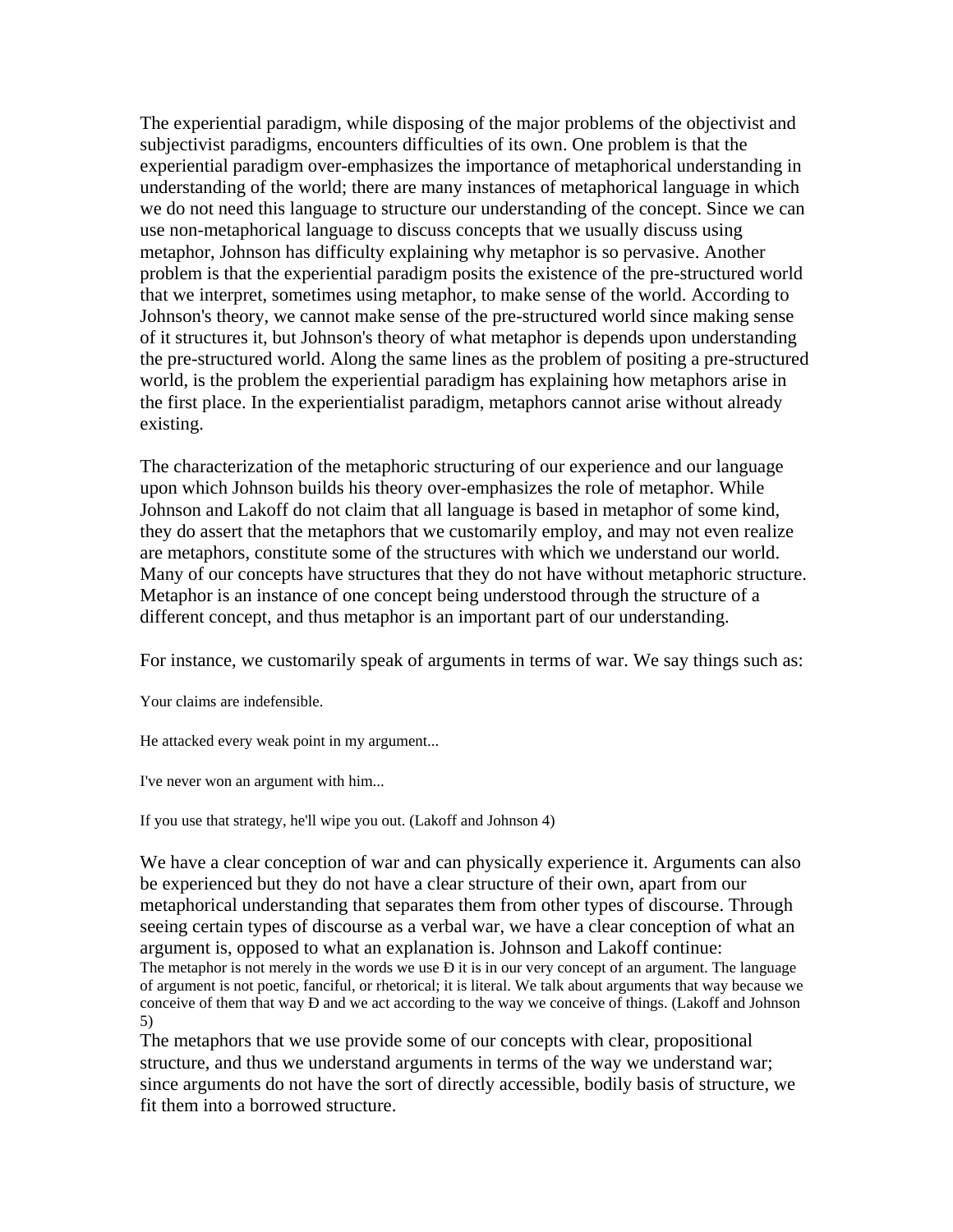We can, however, talk about arguments without using any metaphorical language. For example we may say, "The premises of an argument are related to the conclusion in such a way that if the argument is valid, the conclusion cannot be false and all of the premises be true," demonstrating that we can understand arguments in a way in which they have a structure all of their own and in which they do not need to borrow the structure of a directly bodily experienced concept. If we do not need metaphors to provide a structure so that we can makes sense of our experience, then Johnson's theory that metaphors are pervasive because we need them to provide a structure so that we can makes sense of our experience, is unsatisfactory: we do not need metaphors to have a clear structure for every concept that we usually discuss metaphorically. Johnson's new paradigm, therefore, does not explain why our language contains so many of these unnecessary metaphors.

Johnson's and Lakoff's explanation of how metaphor structures our concepts does not account for why we are not always bound to use metaphors with concepts that we normally speak of metaphorically. We are able to talk about concept that Johnson says are given structure through metaphor without invoking a metaphor. For example, Johnson mentions that rocks do not have fronts and backs, outside of our metaphorical understanding of them, but we can easily describe the situation of a ball being in front of a rock without reference to "in front." We might say the ball is to the north of the rock or that the ball is between myself, or someone else, and the rock. It seems that metaphorical structuring takes place in our language but not in necessarily that we must understand the concepts of which we speak metaphorically with this same metaphorical structure, or that the metaphor necessarily provides our concepts with a structure that they did not previously have.

Another problem with Johnson's theory is that it necessitates the existence of a world that we do not know; the world that we interpret and structure through metaphor. Johnson writes, ".... between symbols and the world, there falls understanding" (Johnson 175) and " How we carve up our world will depend both on what is 'out there' independent of us, and equally on the referential scheme we bring to bear, given our purposes, interests, and goals" (Johnson 202). Truth, according to Johnson's view, is the result of our mental faculties imposing structure upon an outside world. Johnson must supposes both the existence of a world that is structured in a non-human way and the human mental faculties that structure the world in order to be able to explain how the truth of statements is generally agreed upon and how meanings are shared. He argues that we, as human beings, are presented with the same world and similar cognitive processes that make sense out of the stimulus from the world. Johnson and Lakoff write:

The physical world is what it is. Cultures are what they are. People are what they are. . . Human concepts do not correspond to inherent properties of things but only to interactional properties. This is natural, since concepts can be metaphorical in nature and can vary from culture to culture. (Lakoff and Johnson 181) The physical world is real and it shapes our understanding . Our concepts are not representations of the physical world but rather our concepts are formed from our interactions with the physical world; we create concepts through interacting with reality and this is why cultures vary to certain extent but not entirely.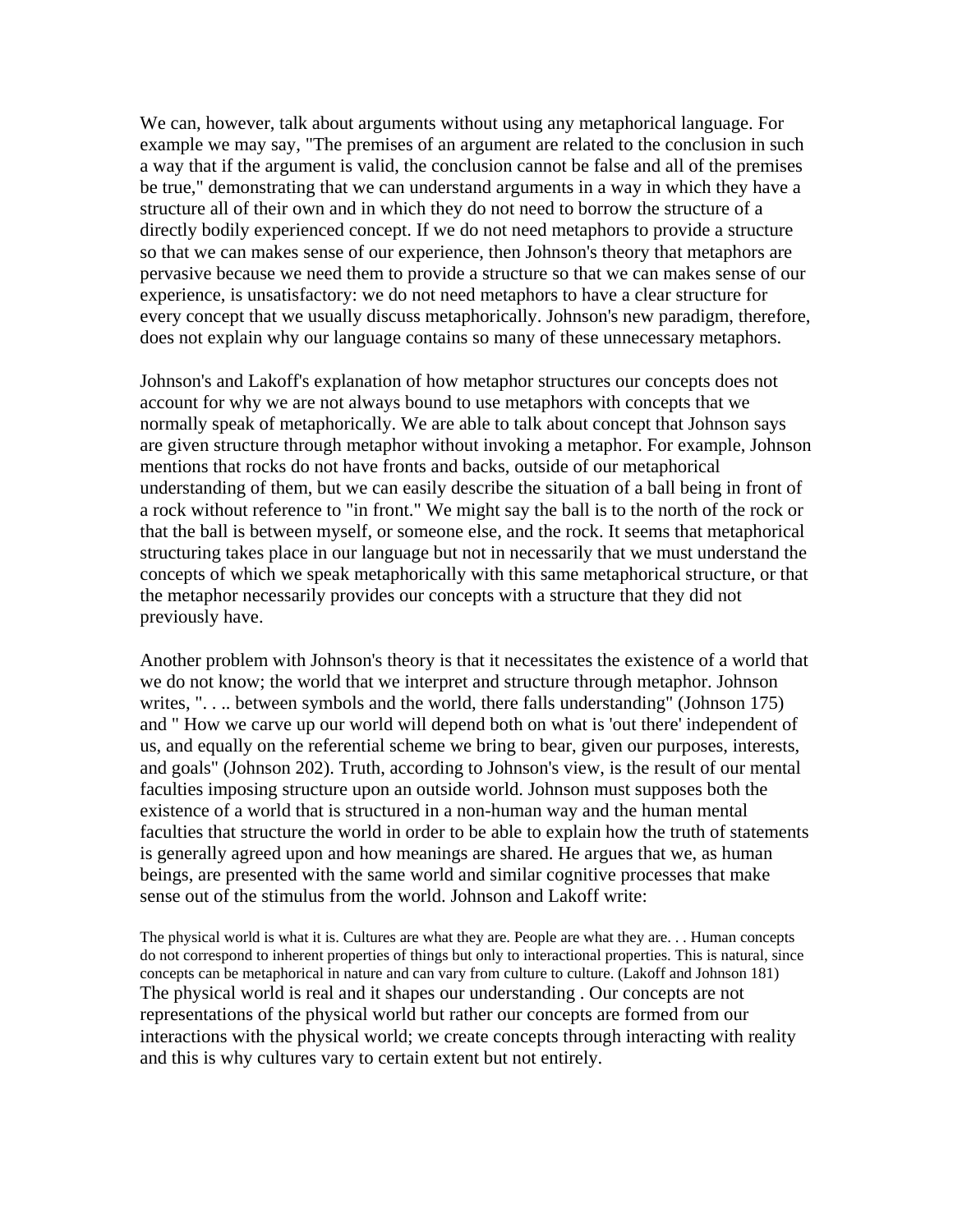The problem is that Johnson cannot provide evidence of this uninterpreted, unstructured world since we can only make sense of that of which we have made sense **Đ** that which we have interpreted and structured. Johnson cannot successfully defend a theory of truth that posits human understanding as its basis and also depends upon the existence of a world apart from our understanding to function. To explain how we seem to generally agree upon meaning and truth, Johnson's theory of truth as human understanding depends upon the existence of an uninterpreted world, but if the truth is based only in human understanding, then we cannot know about any uninterpreted world apart from human understanding.

An example from Metaphors We Live By, demonstrates the sort of discussions that Johnson provides about how we interpret our world: . . . we perceive various things in the natural world as entities, often projecting boundaries and surfaces on them where no clear-cut boundaries or surfaces exist naturally. Thus we can conceive of a fogbank as an entity that can be over the bay (which we conceive as an entity) and in front of the mountain (conceived as an entity with a FRONT-BACK orientation). (Lakoff and Johnson 162)

While this is an interesting insight into the way in which we understand our surroundings, it does not reveal anything about the uninterpreted, unstructured world. Johnson's immediate purpose with this illustration, however, is not to reveal the unstructured world, but is to demonstrate that we structure some things with the structure of other things when we use metaphor. Nevertheless, this example supports Johnson's theory of truth, which rests upon the distinction between how the world really is (the unbounded fogbank), and how we understand the world (the bounded fogbank). We understand the fog as not being a bound entity, even though we speak as if it were; this is why "the fogbank is over the bay," is a metaphor, but the truth of the fog being unbound, according to Johnson's understanding-dependent theory of truth, relies upon our understanding and the way in which we structure the world. The unbound fog, therefore, cannot be part of the uninterpreted world since it is part of our understanding. Johnson's theory is based upon the existence of the uninterpreted world, but it leaves us unable to know about this world. If we cannot know about the unstructured world, we cannot know if or how we structure the world, and without knowing how we structure the world, Johnson cannot base his theory of metaphor upon knowing how we structure the world. We cannot know that we impose bodily experienced structures upon non-bodily experienced concepts because all of our concepts are already structured. Johnson and Lakoff's theory, therefore, cannot begin because it is based upon making sense of the pre-structured world, of which, by their own theory, we can make no sense.

Another way of exposing the same difficulty is presented by John M. Kennedy and John Vervaeke in their the article, "Knowing Through the Body." Not very much is known about experiential bases and thus how metaphorical concepts arise is also mysterious. Kennedy and Vervaeke summarize Johnson's argument concerning the "source-pathgoal" schema, which includes the metaphor, "Purposes are destinations":

A pervasive experience is that an item (a form or object) becomes an object of attention, is tracked through the perceptual field and then stops or passes us. The experience, schematically is a source, a path and then a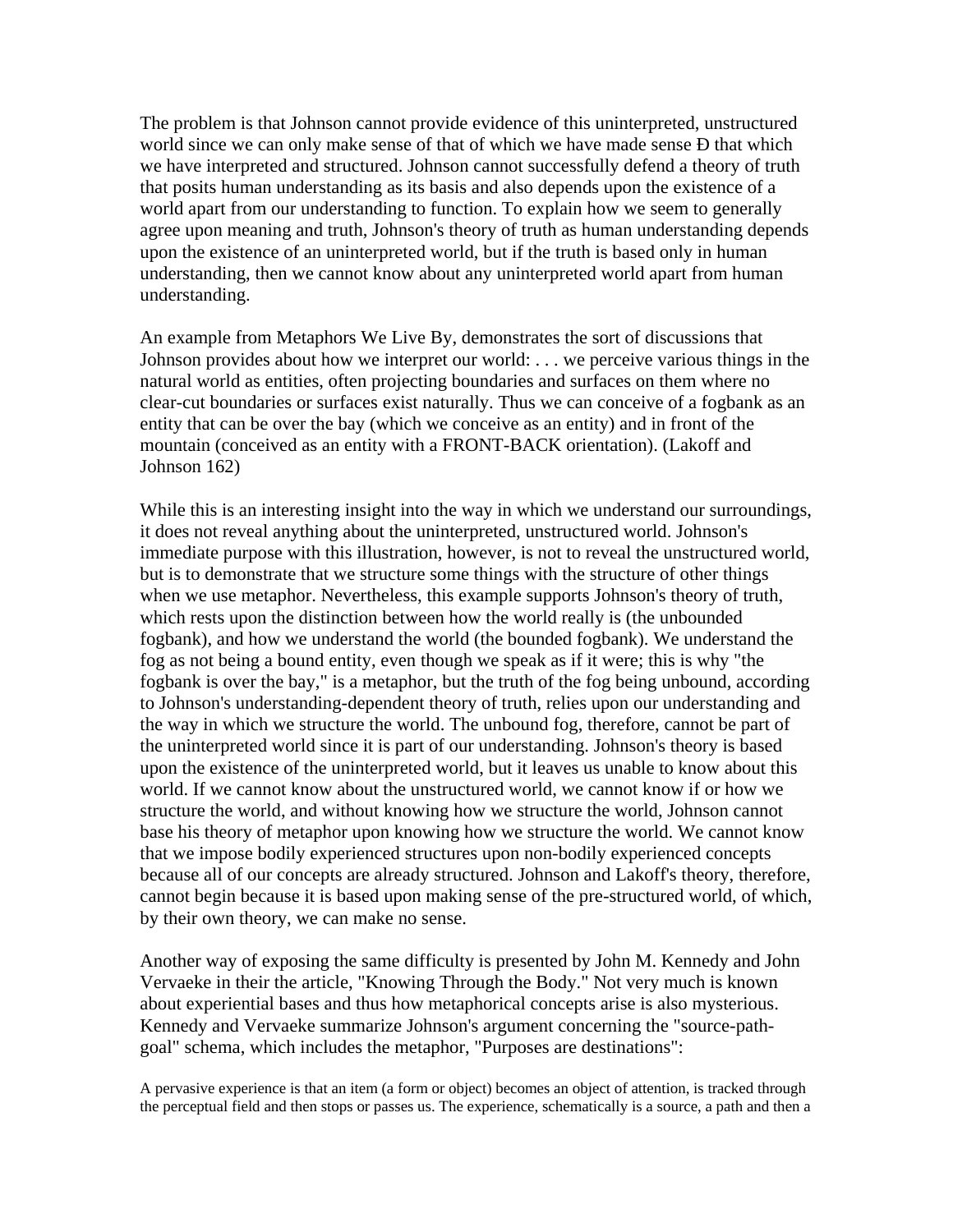goal: this is labeled the "source-path-goal" schema. There is an initial location A, a final location B and a movement between A and B. "There arises", Johnson says, "a connection in our experience between structure in the domain of intentions and structure in the domain of physical actions" (p.11). The intended situation is connected to location B and the intended action sequence corresponds to the movement from A to B. This system of connections can be named the "Purposes are destinations" metaphor, Johnson notes. It is "an imaginative projection". . . . We use the pattern of the physical events (the "source") to organize our understanding of the "target" domain. (Kennedy and Vervaeke 408)

Johnson explains the physical base for the metaphor, "Purposes are destinations" by appealing to "connections in our experience" that arise between the structures of the two concepts. Kennedy and Vervaeke continue to explain the difficulty they find with Johnson's explanation:

[W]hat made the connections possible in the first place is, apparently, that intended actions and tracking an object from A to B have the same schema. It is not clear, then, how intended action could derive its schema in the first place from a projection that rests on connection that can only be made if the schema is already present! (Kennedy and Vervaeke 408)

Johnson talks of "connections in our experience between structure" but supposedly the structure arises from the metaphor itself. Metaphoric concepts are imaginative structuring of concepts that otherwise do not have the sort of structure or schematic system that we understand and metaphors are the imposing of a structure or schemata of this sort onto the concept that lacks this sort of organization. The connections that allow us to create the metaphor in the first place must be between something, and Johnson seems to say they occur between the structure in the domain of the concepts, which would be the schema of the concepts, but one of the concepts allegedly gains structure or schematic understanding from this connection. The process seems to be unable to begin without having already begun.

### **Johnson's Two Part Project:**

Johnson's project can be divided into two parts: a description of metaphor and its pervasiveness and a psychological explanation of the pervasiveness of metaphor. The first part of Johnson's project convincingly demonstrates that metaphor is far more widespread than we may think; metaphor is not only a poetic way of speaking, but is a way of understanding concepts in terms of one another. We employ metaphors much of the time without even realizing that we are using them. Examples such as, "That boosted my spirits," and "His argument has a weak foundation," illustrate the commonplaceness of metaphor in daily speech. The pervasiveness of metaphor shows that other theories of truth and meaning that attempt to marginalize metaphor, such as objectivism, have difficulty explaining the role of metaphor.

The second part of Johnson's project, however, is not as successful. To explain why we use metaphor so often, Johnson posits an account of image schemata to explain causally how we make sense of our world. As I have argued, Johnson's psychological explanation has difficulties explaining why we can talk of concepts that we usually discuss in metaphors, non-metaphorically, how we can posit the existence of a world of which we cannot know, and how the experiential bases of image schemata can come about without already existing.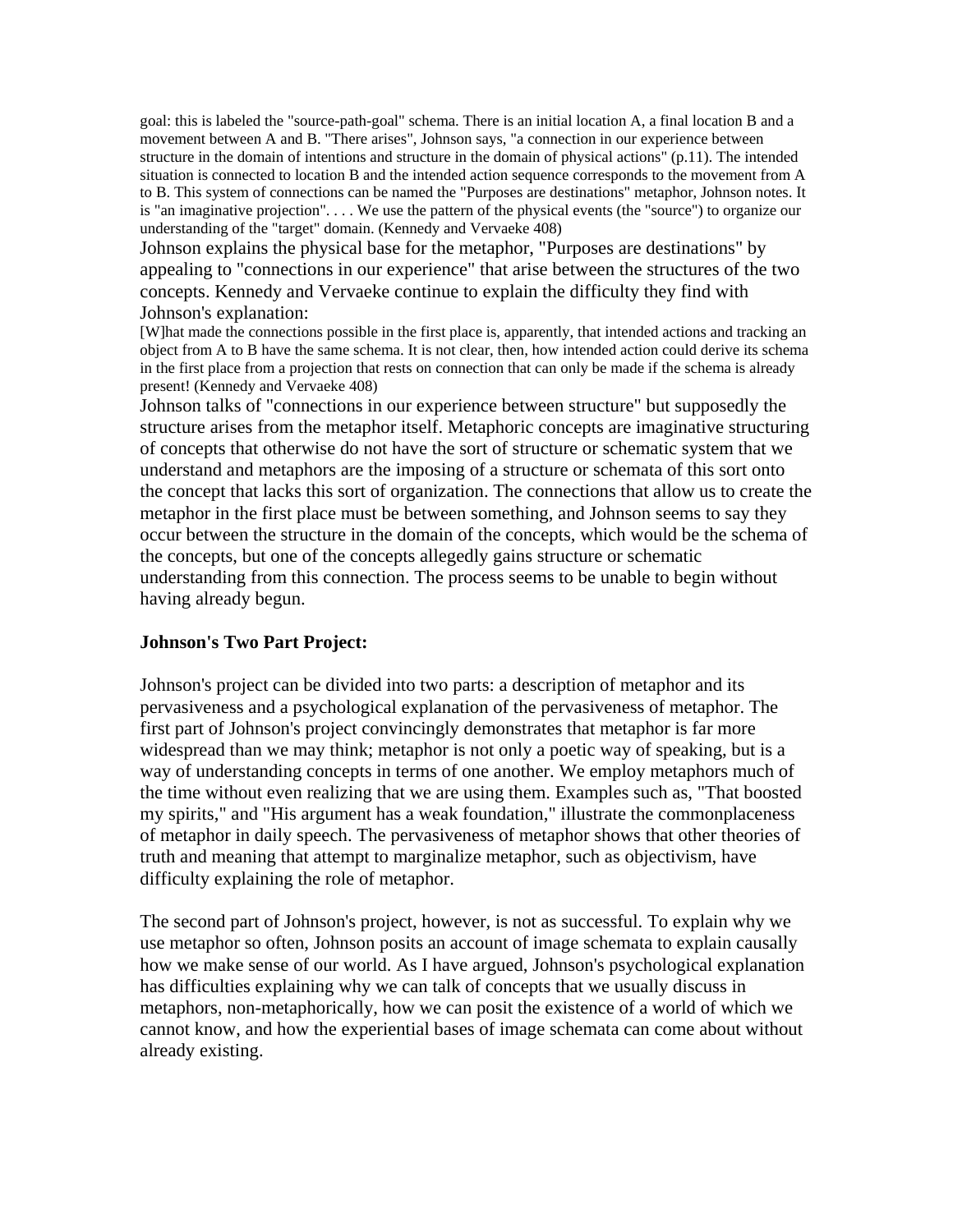A further problem, however, with Johnson's project maybe that he looks to psychology to explain the pervasiveness of metaphor. His project cannot succeed because it employs psychological explanation. Wittgenstein criticizes psychology in the Philosophical Investigations because, "The existence of the experimental method makes us think we have the means of solving the problems which trouble us; though problem and method pass one another by" (Wittgenstein 232). The problems that bother us perhaps are problems akin to Johnson's problem that metaphor is pervasive and we use it to express the truth but we know that metaphor does not express literal truth. For example, arguments do not literally have foundations. Psychology provides hope for a causal explanation for what it is about human beings that allows for this seeming inconsistency but the causal explanation does not solve the problem; psychology can provide theories of the way our minds work, but knowing that our minds are put together in such a way that we can understand metaphors as true even though they are literally false, does not help us to resolve the problem that this seems inconsistent to us.

Johnson and Lakoff do seem to be concerned with this question of how we can make sense of metaphors being true because they address questions about truth, meaning, and understanding ;based upon the difficulties traditional theories have explaining metaphor. Johnson and Lakoff write in the preface of Metaphors We Live By:

This book grew out of a concern, on both our parts, with how people understand their language and their experience. . . . In the process, we have worked out elements of an experientialist approach, not only to issues of language, truth, and understanding but to question about the meaningfulness of our everyday experience. (Lakoff and Johnson ix-x)

They want to figure out answers to philosophical questions concerning language, meaning, truth, understanding, and experience, suggesting that they want to make sense of what we do and not just that they want know the process that allows us to have language, meaning, and truth in the way we do. Johnson, however, writes in the preface of The Body in the Mind:

My purpose is not only to argue that the body is "in" the mind (i.e., that these imaginative structures of understanding are crucial to meaning and reason) but also to explore how the body is in the mind Ð how it is possible, and necessary, after all, for abstract meaning, and for reason and imagination, to have a bodily basis. (Johnson xiv)

Johnson states that he is interested in both how to makes sense of meaning and understanding and how we are so constructed that meaning and understanding are what they are. The problem is not that they are interested in the causal explanation, but that they attempt to make sense of metaphor, meaning, understanding, and truth by explaining how we are so constructed that we have to have them in the way we do, and this causal, psychological explanation does not really help us to answer the philosophical question about how to make sense of them.

Another way of understanding Wittgenstein's reason that psychological projects that explain philosophical questions fail is that psychology does not provide helpful, new information, but just creates a hypothesis about what it is about our minds that can explain the problem with which we already are concerned. Wittgenstein writes in the Philosophical Investigations: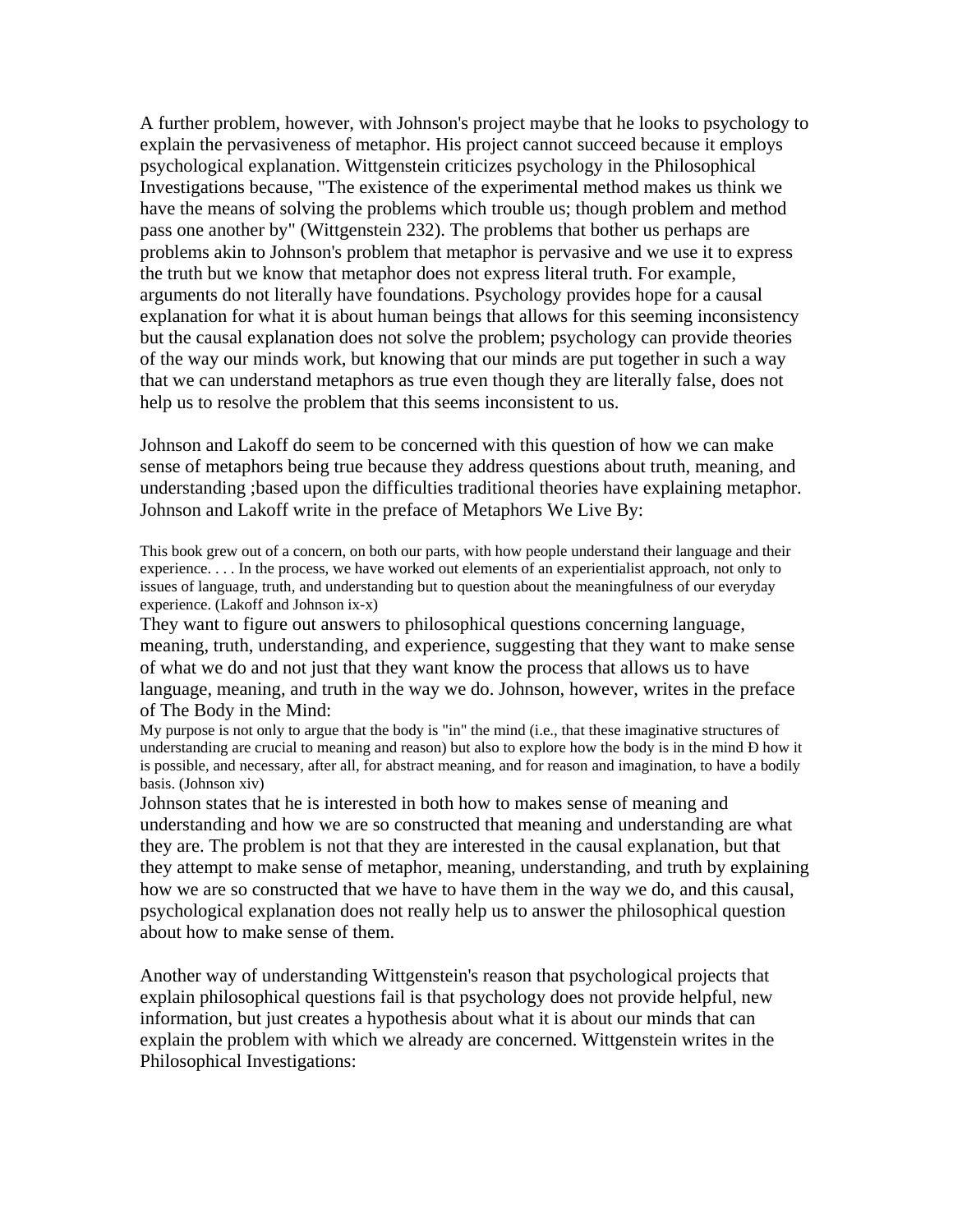18. It is sometimes said that animals do not talk because they lack the mental capacity. And this means: "they do not think, and that is why they do not talk." But Ð they simply do not talk. Or to put it better: they do not use language Ð if we except the most primitive forms of language. Ð Commanding, questioning, recounting, chatting, are as much a part of our natural history as walking, eating, drinking, playing. (Wittgenstein 12)

Psychology might explain that animals do not speak because their minds do not have the ability, but this only tells us what we already know Ð animals do not talk. A better way of discussing the ability to use language is to look at it as "Part of our natural history," rather than as a peculiar ability of our minds. Any project that relies upon psychology, therefore, is doomed to bypass the problems with which we are concerned and to fail to provide us with any helpful new information. We can verify that this problem with the psychological explanation is an important problem for Johnson's theory by seeing if we can account for metaphor's pervasiveness without appealing to psychology.

## **A Clear View:**

Wittgenstein leaves us unsatisfied with the sort of answers psychology provides but he suggests as an alternative that we view our situation as part of our "natural history." He writes in Philosophical Investigations:

415. What we are supplying are really remarks on the natural history of human beings; we are not contributing curiosities however, but observations which no one has doubted, but which have escaped remark only because they are always before our eyes. (Wittgenstein 415)

We ought to observe what is right in front of us and that which we do not doubt in order to investigate our natural history. In Johnson and Lakoff's case, what is in front of us and is difficult to doubt about metaphor is the first part of their project Ð the description of metaphor and how we use it. For example, we use expressions such as "That boosted my spirits," and "His argument has a weak foundation," often and we also use other expressions that are related to these in such ways that we can group them under categories like, "Good is up," and Arguments are buildings."

All of the first part of Johnson's project is merely describing our common, daily language and arranging expressions in such a way that we can easily see how some expressions are closely related to one another. Wittgenstein approves of this sort of project, writing in Philosophical Investigations:

The problems are solved, not by giving new information, but by arranging what we have always known. (Wittgenstein 109)

A main source of our failure to understand is that we do not command a clear view of the use of our words. Our grammar is lacking in this fort of understanding which consists in 'seeing connections'. (Wittgenstein 122)

The descriptive part of Johnson and Lakoff's projects that does not posit explanations of new information from psychology. The first part of the project, therefore, can help us to become clear about metaphor. The descriptive project arranges what "we have always known" and only needs to be brought to our attention, in such a way that we can see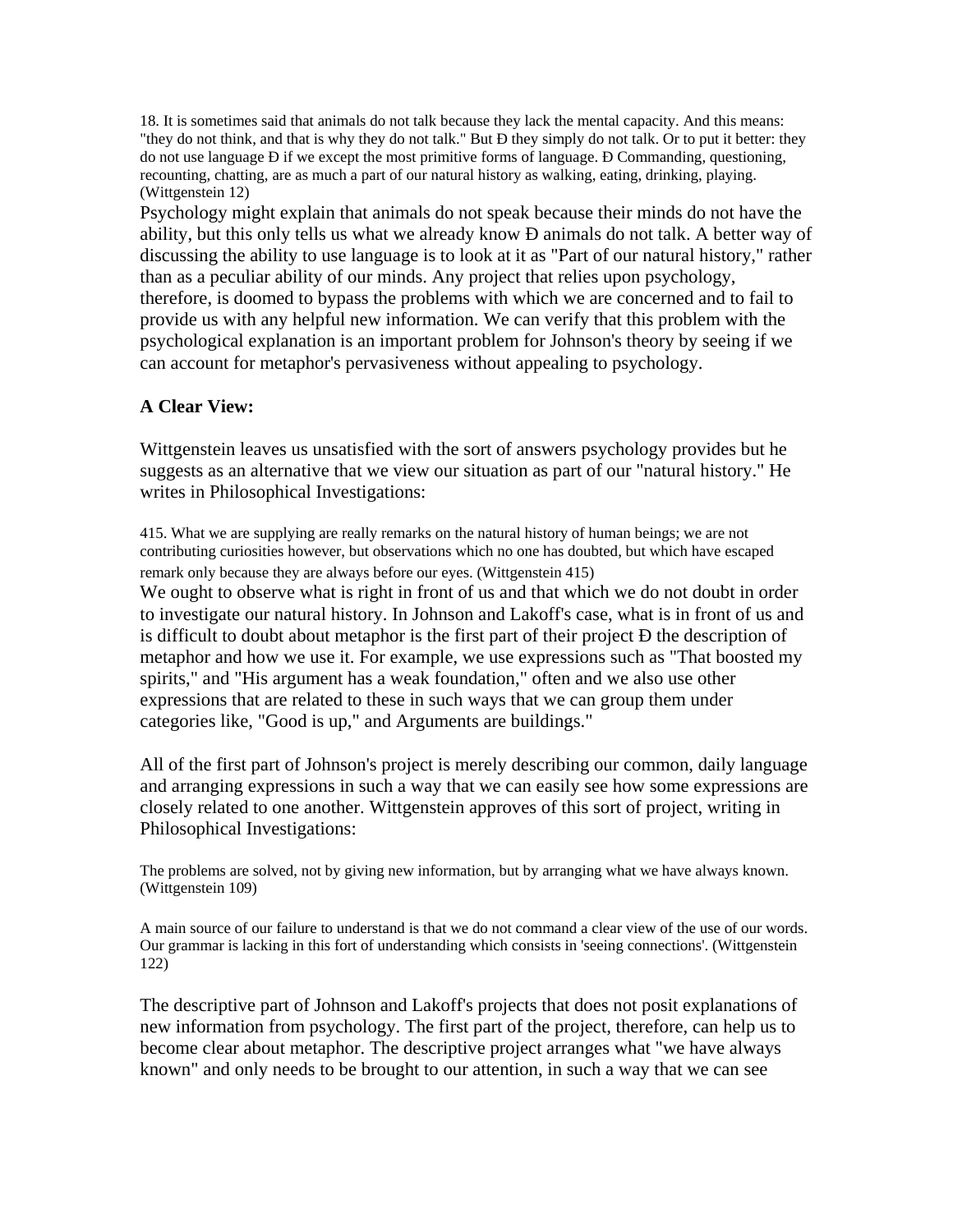connections. Johnson and Lakoff do, therefore, begin the worthwhile process of arranging so that connection become clear.

To continue Wittgenstein's project of attaining a clear view of metaphor we ought to investigate history, bringing to our attention connections through time. Wittgenstein illustrates his conception of language with an analogy:

Our language can be seen as an ancient city: a maze of little streets and squares, of old and new houses, and of houses with additions from various periods; and this surrounded by a multitude of new boroughs with straight regular streets and uniform houses. (Wittgenstein 8)

Language has a history, just as an ancient city does; the new sometimes adds to the old and sometimes completely replaces it, but either way the old in some way affects what proceeds it. Our investigation into metaphor, a part of language, therefore ought to be an anthropological investigation into the roots of specific metaphors to see how they arise and how this birth relates to our using them as if they were literally true.

Since we cannot conduct this anthropological description of the evolution of specific metaphors because of lack of time and information, we can use and example of the birth of a metaphor as a model for the rise of metaphor as a basic phenomenon. Instead of positing a psychological explanation for what occurs hidden in the mind, allowing us to have metaphorical understanding, we ought to examine an example as a model for what commonly occurs in the formation of metaphor and look for what is right before us but is so basic that we do not notice it Ð a basic phenomenon. The basic phenomenon is a basic feature of human life that is deeply embedded in, and a part of, the way humans live or the "human form of life," (Wittgenstein 241). In the case of metaphor, the basic phenomenon shows metaphor that we use as if it were literally true is pervasive because it is a basic part of the way humans live.

We begin our investigation for the basic phenomenon that clears up our confusion about metaphor by examining the origins of metaphor. Walker Percy in an essay entitled, "Metaphor as Mistake," describes the birth of metaphor, telling the story of a boy who sees an amazing bird flying swiftly and darting about the sky. After observing the hawk, the boy wants to know, "What is that bird?" (Percy 69). Percy points out that the boy has already perceived the bird in all its grander and aptness in flight, but he also wants the bird named. Percy writes that Cassierer emphasizes:

[T]he primitive comes face to face with something which is both entirely new to him and strikingly distinctive, so distinctive that it might be said to have a presence Ð an oddly shaped termite mound, a particular body of water, a particular abandoned road. . . . the metaphor arises from the symbolic act in which the emotional cry of the beholder becomes the vehicle by which the thing is conceived, the name of the thing. (Percy 69)

The primitive impulse, as a basic phenomenon, is to name whatever is "entirely new" and "strikingly distinctive" gives rise to metaphor. When we encounter that which we have no vocabulary to describe or to name, we nevertheless desire to describe or name it, and thus we use our existing language to describe or name the new experience. We get confused by noticing the inconsistency between the "literal" use of words in a metaphor and the way we use the metaphor, but by examining the entire history of a metaphor, we can see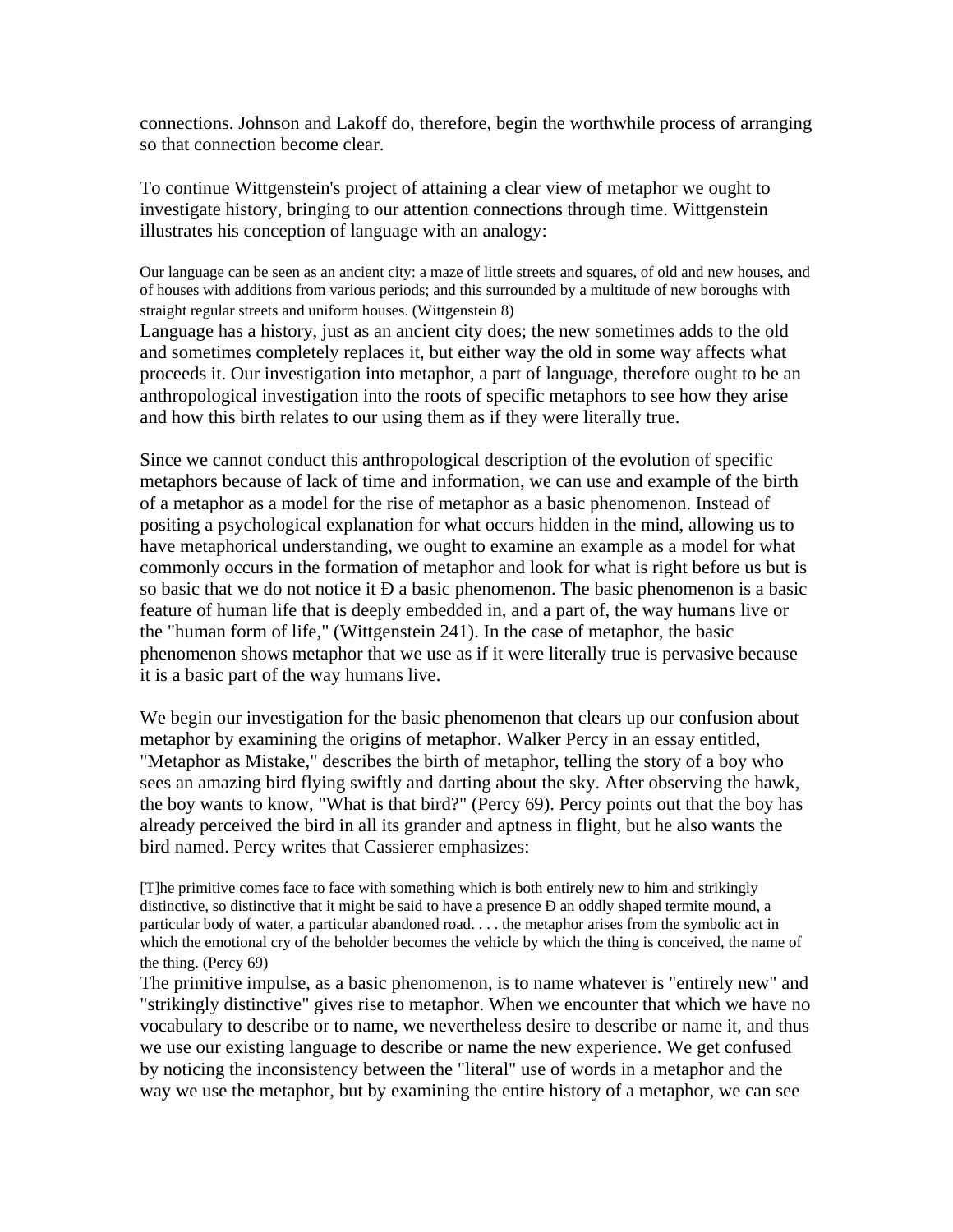the stages along which the "literal" use of the words evolved into the "metaphorical" use. We can thereby see that a metaphor can be true just as a "literal" statement can, because the literal use of the words has been extended to include instances it originally did not.

Continuing Percy's example, we will pretend that the boy was not told the name of the hawk and that none of his friends had ever noticed the hawk. Then the boy might invent a name or description for the bird, saying perhaps that he saw a hawk in the woods but that this hawk moved so swiftly that it was more of a particle of sunlight reflecting among the tree branches than a normal hawk. Suppose he tells his friends about the 'sunlight hawk' and then they go into the woods and see this type of hawk, which they recognize by the hawk appearing to be sunlight sparkling in the trees. The hawk becomes known as the 'sunlight hawk' and the boy and his friends use the name, 'sunlight hawk' as if this is truly the hawk's name or a true description of the hawk even though it is not made of sunlight. In a similar way in which we can trace the name, 'sunlight hawk,' to its origin to understand how it can be applied truthfully to a certain bird, we can trace other metaphors to see form where they stem and why we use them as if they are literally true. Percy suggests that we will find it a basic phenomenon that we have the primitive desire to name novel experience to be the root of metaphor, exemplifying a sensible way of viewing the birth of a metaphor that does not require any sort of psychological explanation of mysterious mental processes.

Johnson and Lakoff provide many examples of metaphors and so we can trace one of these to see if we can account for it satisfactorily in the same manner in which we can account for the 'sunlight hawk.' Johnson and Lakoff posit the system of metaphors, "HAPPINESS IS UP; SAD IS DOWN," and one of these metaphors is, "My spirits rose" (Lakoff and Johnson 15). Suppose a young person has lived a happy life and has never been unhappy for an extended length of time. Then, for some reason, this person becomes sad. After a while something happens that makes him suddenly feel better. If this person does not have the vocabulary to describe his spirits rising, he nevertheless will want, if this desire is a basic phenomenon or part of what it is to be human, to describe this feeling. He already uses the words, "spirits" and "rose" the way that we use them literally, so he does not use them together. Presented with the problem of lacking the vocabulary to describe his feelings, our young person tries to express himself anyway, creating metaphor. He has the word, "spirits" to use for his inner feelings but to say that his spirits or he became happy does not describe the feeling that he has; his feeling is not just one of becoming happy but is a specific internal feeling of something we do not have a literal word to describe. Perhaps he thinks of climbing a tree and of when he finally reaches the top, the sunlight suddenly hits his face, he feels its warmth, and he can see far around himself. Perhaps his inner feeling is something like this change from being in the dark branches working towards the top of the tree to the light, warmth, rest, and far sight at the top. He then says, "My spirits rose!"

The vocabulary of going up could have been drawn upon for any number of reasons. The vocabulary used in a new metaphor only must be vocabulary with which others can easily relate to the new use so that the metaphor can become widespread. Johnson and Lakoff's physical basis could be the vocabulary that was drawn upon to try to describe the feeling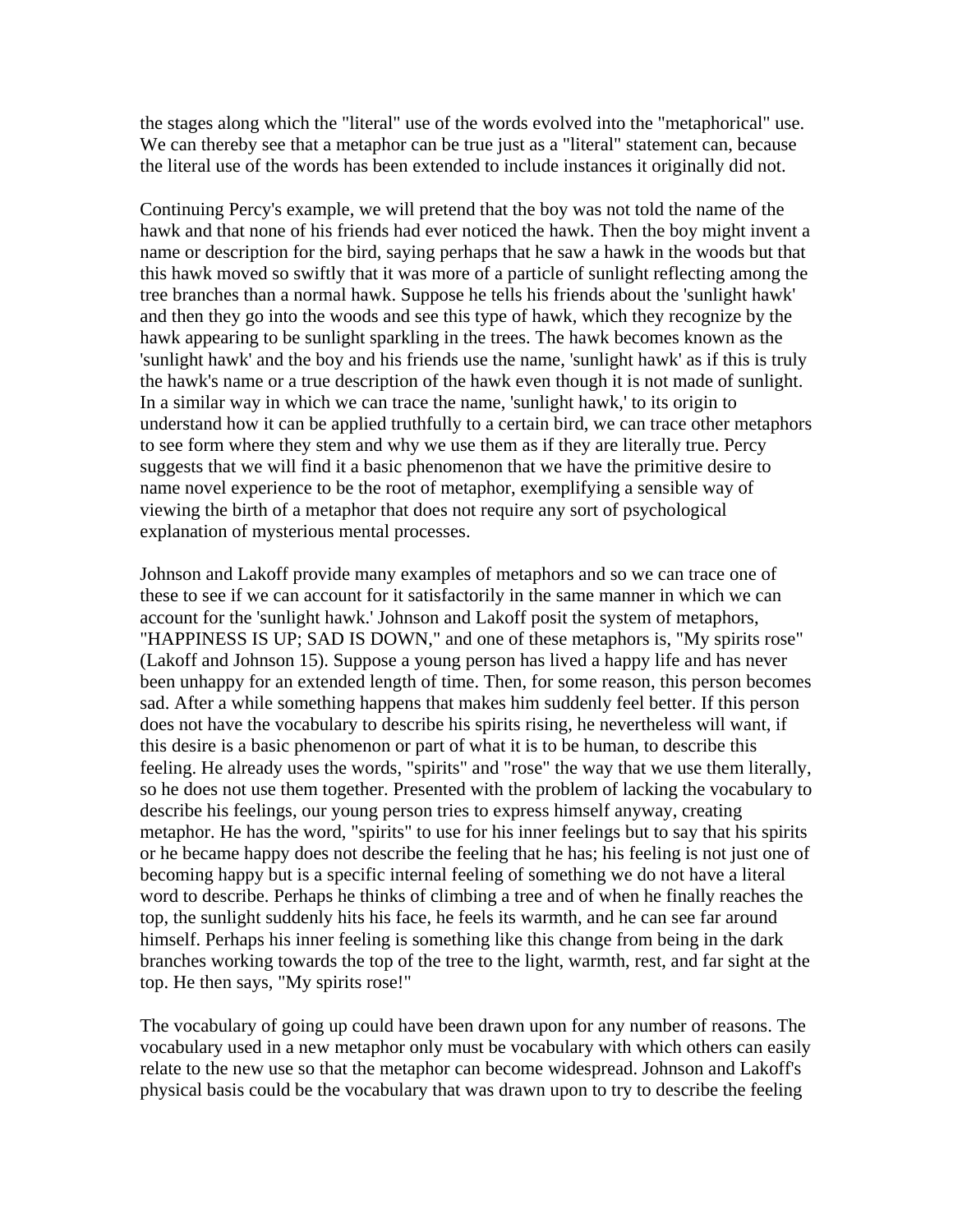for which there was no specific enough vocabulary. The metaphor could have perhaps been different but it would have had to have been equally as culturally acceptable in order to spread. We therefore need not posit strange uncomprehendable, nonpropositional structures that concepts have before we link them up with and put them into propositional structures in order to account for metaphor. We need only recognize that forming metaphors is part of what humans do as human beings because it is a basic phenomenon for us to want to describe or name everything that catches our attention, even when we lack the vocabulary to do so. Metaphors that we use as if literally true, therefore, are pervasive because human beings tend to extend the use of the existing vocabulary when it is insufficient for their purposes.

## **Conclusion**:

Johnson and Lakoff's project to expose the pervasiveness of metaphor, therefore, takes us halfway towards realizing that metaphor can be true and is pervasive, but then they get sidetracked, turning to psychology to explain our human nature. The psychological theory is doomed to be unhelpful to us because it provides a causal explanation for a problem that is not about what causes us to be the way that we are, but is about how we can make sense of the way that we are. The explanatory part of Johnson and Lakoff's project does not further their goal of demonstrating the important role that metaphor plays in cognition because it focuses us on schematic structures that explain how metaphors are formed instead of how humans use the metaphors. The theory thus ends up over-emphasizing the role that metaphors play in structuring our thought and thereby only explains the existence of metaphors that provide the structure to concepts that enables us to understand our experience, but many metaphors are not necessary for us to make sense of our experience. The experiential theory therefore does not explain the pervasiveness or even the existence of all metaphor.

Although Johnson and Lakoff's image schemata theory also leads us into problems as to how we can know about the pre-structured world and where and how metaphorical understanding begins, the descriptive investigation into metaphor does demonstrate the pervasiveness of metaphor and the difficulty the objective and subjective theories of meaning have accounting for metaphor. We can make use of the beneficial aspect of Johnson and Lakoff's project by continuing their descriptive investigation into the natural history of metaphor.

We can, therefore, substitute an anthropological investigation for Johnson's psychological explanation and see how metaphor can be literally false but used as if it is true. Metaphor can be described through the natural history of human beings as having the basic phenomenon to desire to name or categorize the novel according to the existing categorizes we have into which the novel does not necessarily neatly fit. The truth of metaphor is not dependent upon the literal truth of how the words are customarily used, but upon the way the metaphor itself is customarily used. Instead of bypassing the question with an unhelpful causal explanation that leaves us wondering why we are constituted in such a way as to be creatures that regularly employ inconsistencies as psychological explanation does, natural history demonstrates how metaphor is connected